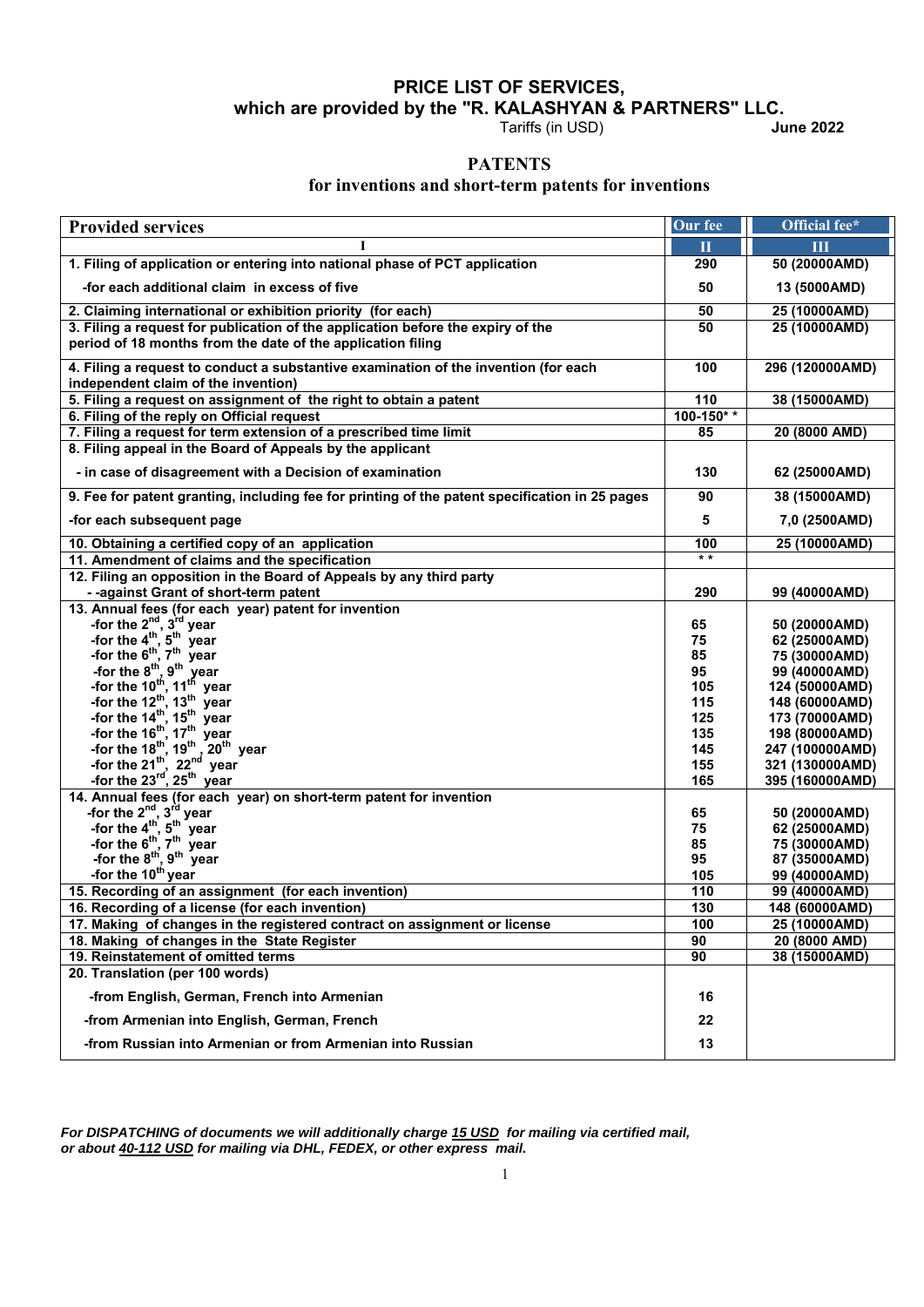# **PRICE LIST OF SERVICES, which are provided by the "R. KALASHYAN & PARTNERS" LLC.**<br>June 2022

Tariffs (in USD)

#### **INDUSTRIAL DESIGNS**

| <b>Provided services</b>                                                                  | <b>Our fee</b> | Official fee*    |
|-------------------------------------------------------------------------------------------|----------------|------------------|
| I                                                                                         | П              | Ш                |
| 1. Filing of application                                                                  | 235            | 50 (20000AMD)    |
| - surcharge for each ind. design in excess of one included in the application             | 40             | 20 (80000AMD)    |
| 2. Claiming international or exhibition priority (for each)                               | 50             | 25 (10000AMD)    |
| 3. Carrying out a substantive examination of the application for ind. design and making a |                |                  |
| decision on its results                                                                   | 50             | 75 (30000AMD)    |
| -- surcharge for each ind. design in excess of one included in the application            | 40             | 50 (20000AMD)    |
| 4. Filing a request on assignment of the right to obtain a patent for ind. design         | 110            | 38 (15000AMD)    |
| 5. Fee for state registration of ind. design and granting a patent                        | 85             | 38 (15000AMD)    |
| 6. Filing of the reply on Official request                                                | 100-150**      |                  |
| 7. Filing a request for term extension of a prescribed time limit                         | 85             | 20 (8000AMD)     |
| 8. The renewal of rights conferred by a patent for industrial design                      |                |                  |
| -for the first five years                                                                 | 100            | 148 (60000AMD)   |
| -for the second five years                                                                | 200            | 296 (120000AMD)  |
| -for the third five years                                                                 | 300            | 444 (180000AMD)  |
| -for the forth five years                                                                 | 400            | 666 (270000AMD)  |
| -for the fifth five years                                                                 | 500            | 1183 (480000AMD) |
| 9. Recording of an assignment (for each ind. design)                                      | 110            | 99 (40000AMD)    |
| 10. Recording of a license                                                                | 130            | 148 (60000AMD)   |
| -for each ind. design in excess of one                                                    | 100            | 111 (45000AMD)   |
| 11. Making of changes in the registered contract on assignment or license                 | 90             | 25 (10000AMD)    |
| 12. Making of changes in the State Register                                               | 90             | 20 (8000 AMD)    |
| 13. Translation (per 100 words)                                                           |                |                  |
| -from English, German, French into Armenian                                               | 16             |                  |
| -from Armenian into English, German, French                                               | 22             |                  |
| -from Russian into Armenian or from Armenian into Russian                                 | 13             |                  |
| 14. Obtaining a certified copy of an application                                          | 100            | 25 (10000AMD)    |
| 15. Filing appeal in the Board of Appeals by the applicant                                |                |                  |
| - in case of disagreement with a Decision of examination                                  | 130            | 38 (15000AMD)    |
| 16. Filing an opposition in the Board of Appeals by any third party                       |                |                  |
| - -against Grant of patent for ind. design                                                | 190            | 25 (10000AMD)    |
| 17. Reinstatement of omitted terms                                                        | 90             | 25 (10000AMD)    |

*For DISPATCHING of documents we will additionally charge 15 USD for mailing via certified mail, or about 40-112 USD for mailing via DHL, FEDEX, or other express mail.*